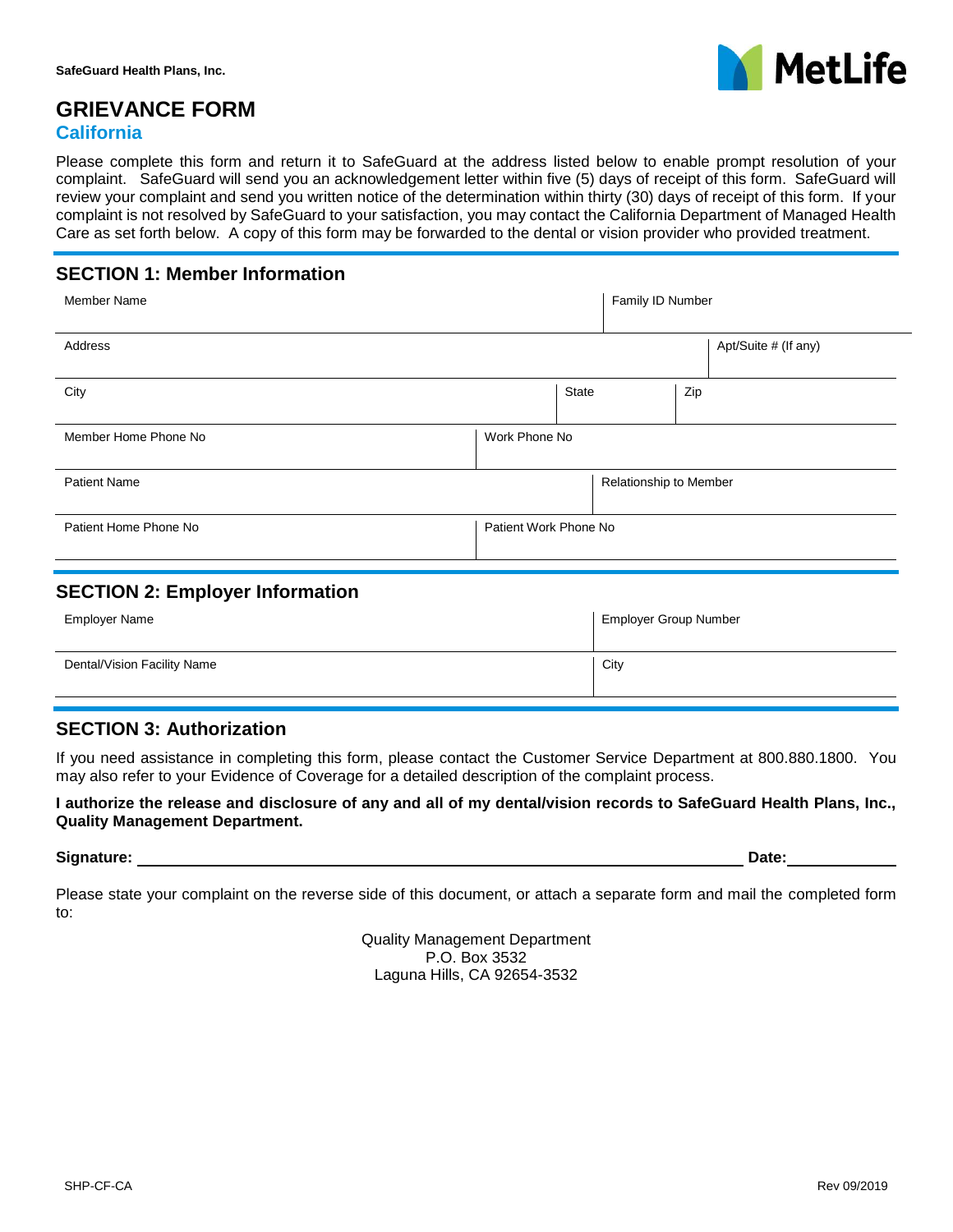**SafeGuard Health Plans, Inc.**



The California Department of Managed Health Care is responsible for regulating health care service plans. If you have a grievance against your health plan, you should first telephone your health plan at **1-800-880-1800** and use your health plan's grievance process before contacting the department. Utilizing this grievance procedure does not prohibit any potential legal rights or remedies that may be available to you. If you need help with a grievance involving an emergency, a grievance that has not been satisfactorily resolved by your health plan, or a grievance that has remained unresolved for more than 30 days, you may call the department for assistance. You may also be eligible for an Independent Medical Review (IMR). If you are eligible for IMR, the IMR process will provide an impartial review of medical decisions made by a health plan related to the medical necessity of a proposed service or treatment, coverage decisions for treatments that are experimental or investigational in nature and payment disputes for emergency or urgent medical services. The department also has a toll-free telephone number **(1-888-466-2219)** and a TDD line **(1-877-688-9891)** for the hearing and speech impaired. The department's internet website **[www.dmhc.ca.gov](http://www.dmhc.ca.gov/)** has complaint forms, IMR application forms, and instructions online.

.